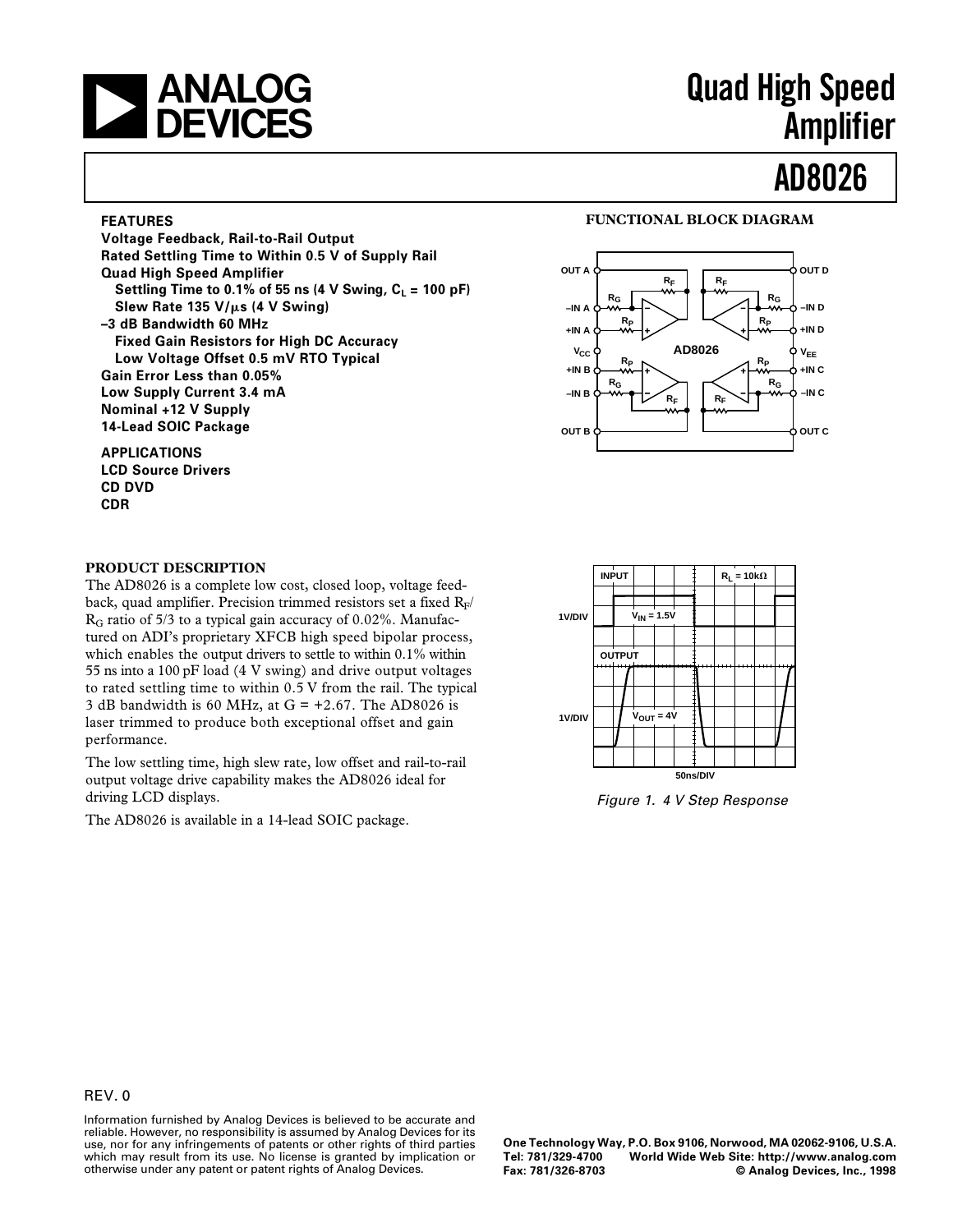#### $\bf{AD8026-}$  $\bf{SPECIFICATIONS}$  (@ +25 $^{\circ}$ C, V<sub>S</sub> =  $\pm$ 6 V, R<sub>I</sub> = 500  $\Omega$ , R<sub>L</sub> = 10 k $\Omega$ , R<sub>F</sub> = 5K, R<sub>G</sub> = 3K Noninverting<br> $\bf{C}$ Configuration, T<sub>MIN</sub> = 0°C, T<sub>MAX</sub> = +70°C, unless otherwise noted.)

| Parameter                                                  | <b>Conditions</b>                                            | Min          | Typ            | Max         | <b>Units</b>        |
|------------------------------------------------------------|--------------------------------------------------------------|--------------|----------------|-------------|---------------------|
| DYNAMIC PERFORMANCE                                        |                                                              |              |                |             |                     |
| -3 dB Small Signal Bandwidth                               | $V_{IN}$ = 50 mV rms                                         |              |                |             |                     |
|                                                            | $R_L = 1 k\Omega$                                            | 20           | 60             |             | <b>MHz</b>          |
| Bandwidth for 0.1 dB Flatness                              | $V_{IN}$ = 50 mV rms                                         |              |                |             |                     |
|                                                            | $R_{I} = 1 k\Omega$                                          |              | 12             |             | <b>MHz</b>          |
| <b>Slew Rate</b>                                           | $V_O = 4 V$ Step                                             |              | 135            |             | $V/\mu s$           |
| Full Power Response                                        | $V_0 = 2 V p - p$                                            |              | 10             |             | <b>MHz</b>          |
| Settling Time to 0.1%                                      | $V_{O} = 4 V$ Step, $C_{L} = 100 pF$ ,<br>$R_s = 50 \Omega$  |              | 55             |             |                     |
|                                                            |                                                              |              |                |             | ns                  |
| NOISE/DISTORTION PERFORMANCE                               |                                                              |              |                |             |                     |
| <b>Total Harmonic Distortion</b>                           | $f_C = 5 \text{ MHz}, V_O = 2 \text{ V p-p},$                |              |                |             |                     |
|                                                            | $R_{L} = 1 k\Omega$                                          |              | $-60$          |             | dBc                 |
| Voltage Noise $(RTO)^1$                                    | $f = 10$ kHz                                                 |              | 67             |             | $nV/\sqrt{Hz}$      |
| Crosstalk, Output to Output                                | f = 5 MHz, $V_0$ = 2 V p-p,                                  |              |                |             |                     |
| Differential Gain Error                                    | $R_L = 1 k\Omega$<br>NTSC $R_L = 1 k\Omega$                  |              | $-80$<br>0.02  |             | dB<br>$\frac{0}{0}$ |
| Differential Phase Error                                   | NTSC $R_L = 1 k\Omega$                                       |              | 0.02           |             | Degrees             |
|                                                            |                                                              |              |                |             |                     |
| DC PERFORMANCE                                             |                                                              |              |                |             |                     |
| RTO Offset Voltage <sup>2</sup>                            | $V_{IN} = 0 V$                                               |              | 0.5            | 5.5         | mV                  |
|                                                            | $T_{MIN}$ to $T_{MAX}$                                       |              |                | 6           | mV                  |
| RTO Offset Drift                                           |                                                              |              | 10             |             | $\mu$ V/°C          |
| +Input Bias Current<br>Closed-Loop Gain Error <sup>3</sup> | $R_L = 10 k\Omega$ , $-2.67 < V_O < +2.67$                   |              | 0.6<br>$-0.02$ | 1.6<br>0.05 | μA<br>$\frac{0}{0}$ |
|                                                            | $T_{\rm MIN}$ to $T_{\rm MAX}$                               |              |                | 0.05        | $\frac{0}{0}$       |
| Gain Matching                                              | Channel-to-Channel, $R_L$ = 10 k $\Omega$                    |              |                | 0.03        | $\frac{0}{0}$       |
|                                                            |                                                              |              |                |             |                     |
| <b>INPUT CHARACTERISTICS</b>                               |                                                              |              |                |             |                     |
| +Input Resistance                                          |                                                              |              | 170            |             | $k\Omega$           |
| +Input Capacitance                                         |                                                              |              | 2.5            |             | pF                  |
| OUTPUT CHARACTERISTICS                                     |                                                              |              |                |             |                     |
| Output Voltage Swing                                       | $R_{L} = 10 k\Omega$ , $V_{CC} - V_{OH}$ , $V_{EF} + V_{OL}$ |              | 0.2            | 0.25        | V                   |
| Short Circuit Output Current                               |                                                              |              | 175            |             | mA                  |
| <b>POWER SUPPLY</b>                                        |                                                              |              |                |             |                     |
| Operating Range <sup>4</sup>                               |                                                              |              |                | 13          | V                   |
| Quiescent Current/Amp                                      |                                                              |              | 3.2            | 3.4         | mA/Amp              |
| Power Supply Rejection Ratio (RTO)                         | $+V_s = 5.5$ V to 6.5 V, $-V_s = -6$ V                       | 48           | 60             |             | dB                  |
|                                                            | $-V_s = -5.5$ V to $-6.5$ V, $+V_s = 6$ V                    | 48           | 65             |             | dB                  |
| OPERATING TEMPERATURE RANGE                                |                                                              | $\mathbf{0}$ |                | $+70$       | $\rm ^{\circ}C$     |

NOTES

1 Includes gain resistor thermal noise.

 ${}^{2}$ RTO offset includes effects of input voltage offset, input current, and input offset current.

<sup>3</sup>Measured in the inverting mode.

4 Observe Absolute Maximum Ratings.

Specifications subject to change without notice.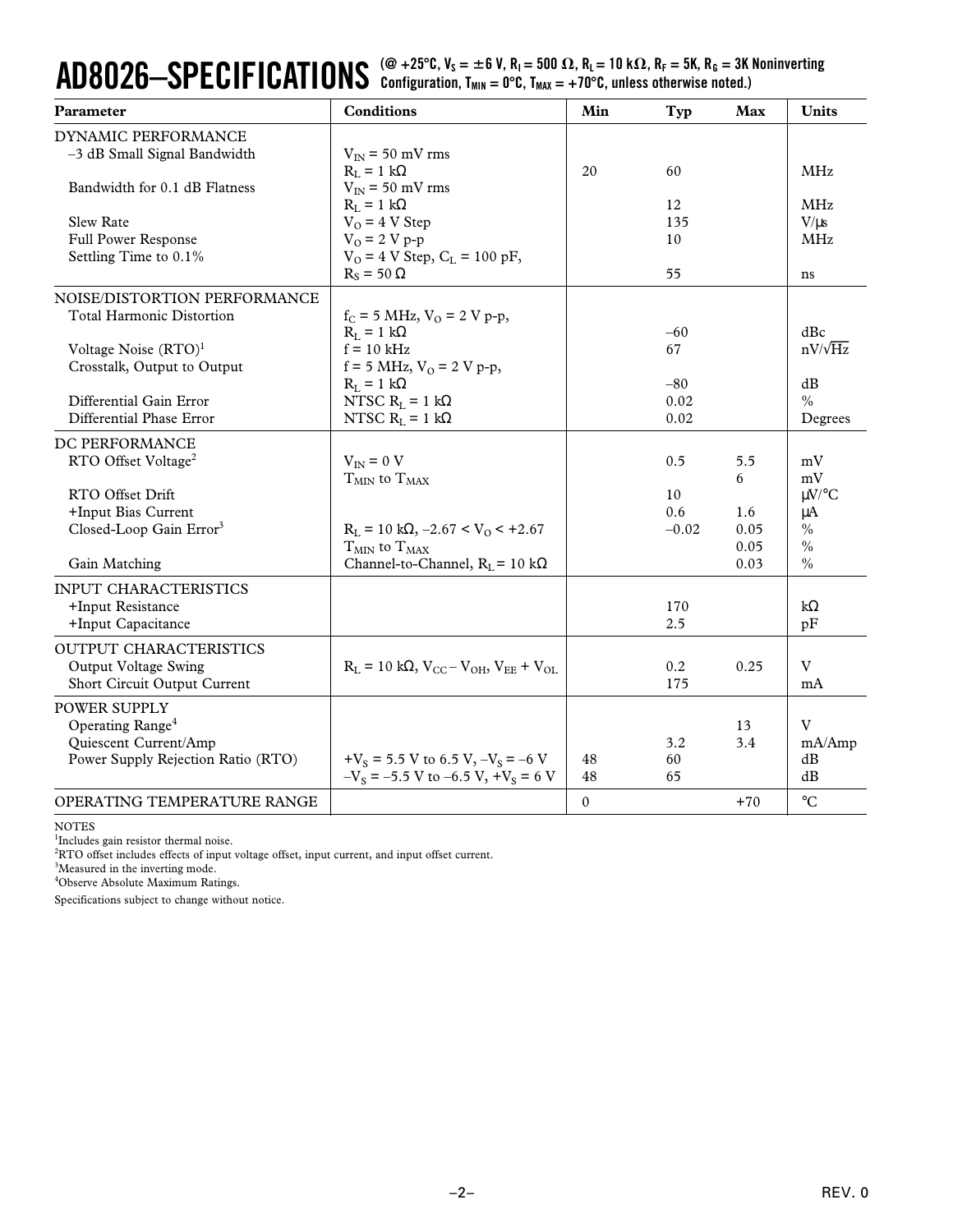#### **ABSOLUTE MAXIMUM RATINGS<sup>1</sup>**

| Internal Power Dissipation <sup>2</sup>                                                                  |
|----------------------------------------------------------------------------------------------------------|
|                                                                                                          |
|                                                                                                          |
|                                                                                                          |
|                                                                                                          |
| <b>Output Short Circuit Duration</b>                                                                     |
| Observe Power Derating Curves                                                                            |
| Storage Temperature Range  -65°C to +125°C                                                               |
| Operating Temperature Range (A Grade) $\ldots$ 0°C to +70°C                                              |
| Lead Temperature Range (Soldering 10 sec)  +300°C                                                        |
| <b>NOTES</b><br><sup>1</sup> Stresses above those listed under Absolute Maximum Ratings may cause perma- |

nent damage to the device. This is a stress rating only; functional operation of the device at these or any other conditions above those indicated in the operational section of this specification is not implied. Exposure to absolute maximum rating conditions for extended periods may affect device reliability.

<sup>2</sup>Specification is for device in free air:

14-Lead SOIC Package:  $\theta_{JA} = 120^{\circ}$ C/W, where  $P_D = (T_J - T_A)/\theta_{JA}$ .

#### **ORDERING GUIDE**

| Model                                             | Temperature<br>Range | $\vert$ Package<br>Description                                        | Package<br>Option |
|---------------------------------------------------|----------------------|-----------------------------------------------------------------------|-------------------|
| AD8026AR                                          |                      | $\int 0^{\circ}$ C to +70 $^{\circ}$ C   14-Lead Plastic SOIC   SO-14 |                   |
| AD8026AR-REEL   $0^{\circ}$ C to +70 $^{\circ}$ C |                      | <b>REEL SOIC</b>                                                      | $ SO-14 $         |
| AD8026AR-REEL7 $0^{\circ}$ C to +70 $^{\circ}$ C  |                      | <b>REEL 7 SOIC</b>                                                    | $ SO-14 $         |

#### **PIN CONFIGURATION**



#### **MAXIMUM POWER DISSIPATION**

The maximum power that can be safely dissipated by the AD8026 is limited by the associated rise in junction temperature. The maximum safe junction temperature for plastic encapsulated devices is determined by the glass transition temperature of the plastic, approximately +150°C. Exceeding this limit temporarily may cause a shift in parametric performance due to a change in the stresses exerted on the die by the package. Exceeding a junction temperature of +175°C for an extended period can result in device failure.

While the AD8026 is internally short circuit protected, this may not be sufficient to guarantee that the maximum junction temperature (+150°C) is not exceeded under all conditions. To ensure proper operation, it is necessary to observe the maximum power derating curves.



Figure 2. Maximum Power Dissipation vs. Temperature

#### **CAUTION**

ESD (electrostatic discharge) sensitive device. Electrostatic charges as high as 4000 V readily accumulate on the human body and test equipment and can discharge without detection. Although the AD8026 features proprietary ESD protection circuitry, permanent damage may occur on devices subjected to high energy electrostatic discharges. Therefore, proper ESD precautions are recommended to avoid performance degradation or loss of functionality.

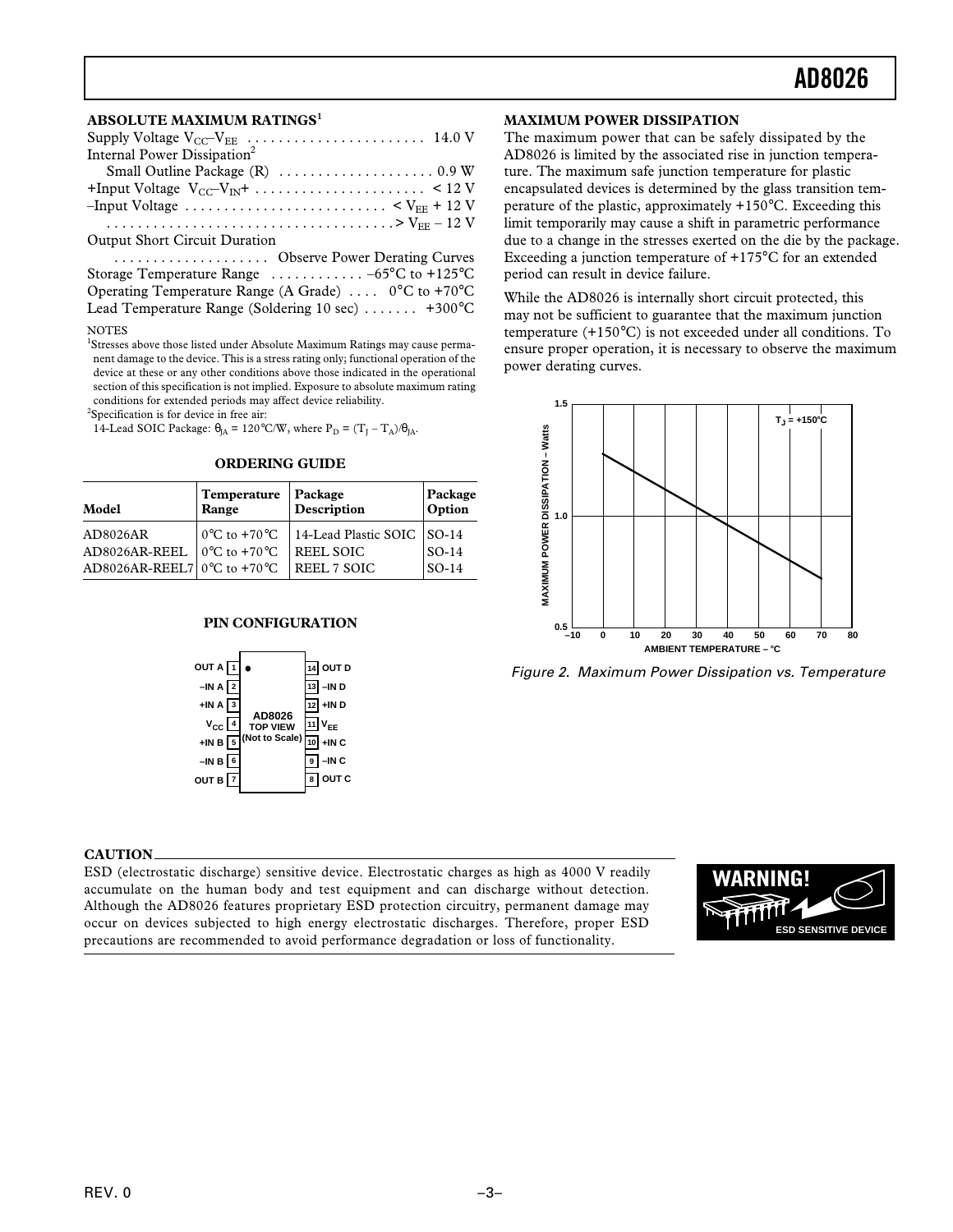## **AD8026–Typical Performance Characteristics**



Figure 3. Small Signal Bandwidth and 0.1 dB Flatness



Figure 4. 100 mV Step Response



Figure 5. Short-Term Settling Time



Figure 6. Large Signal Bandwidth



Figure 7. Cap Load vs. Frequency



Figure 8. Crosstalk (Output-to-Output) vs. Frequency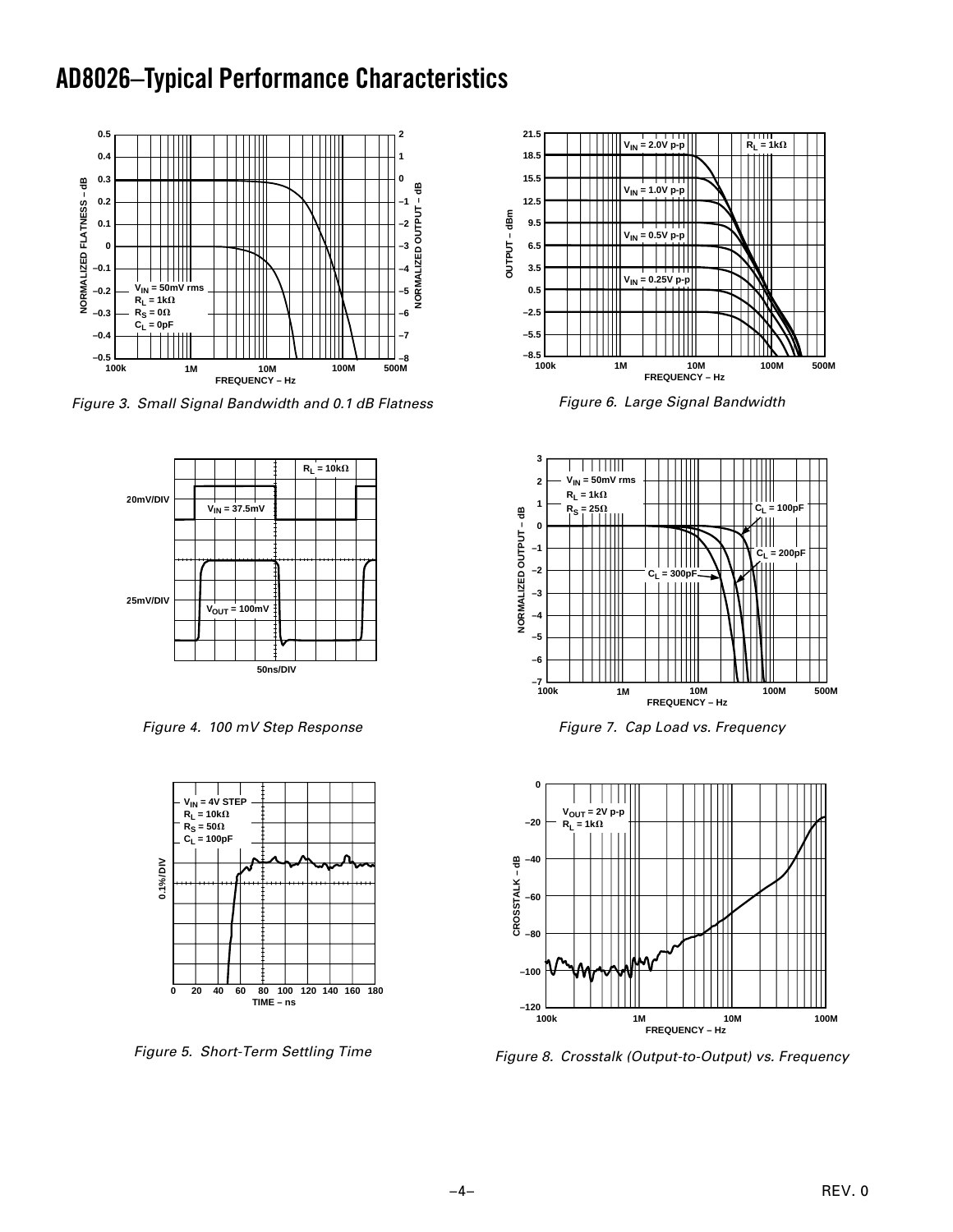

Figure 9. Differential Gain and Differential Phase



Figure 10.  $V_{OS}$  RTO vs. Temperature



Figure 11. Gain Accuracy vs. Temperature



Figure 12. Noise (RTO) vs. Frequency



Figure 13. Total Harmonic Distortion



Figure 14. PSRR vs. Frequency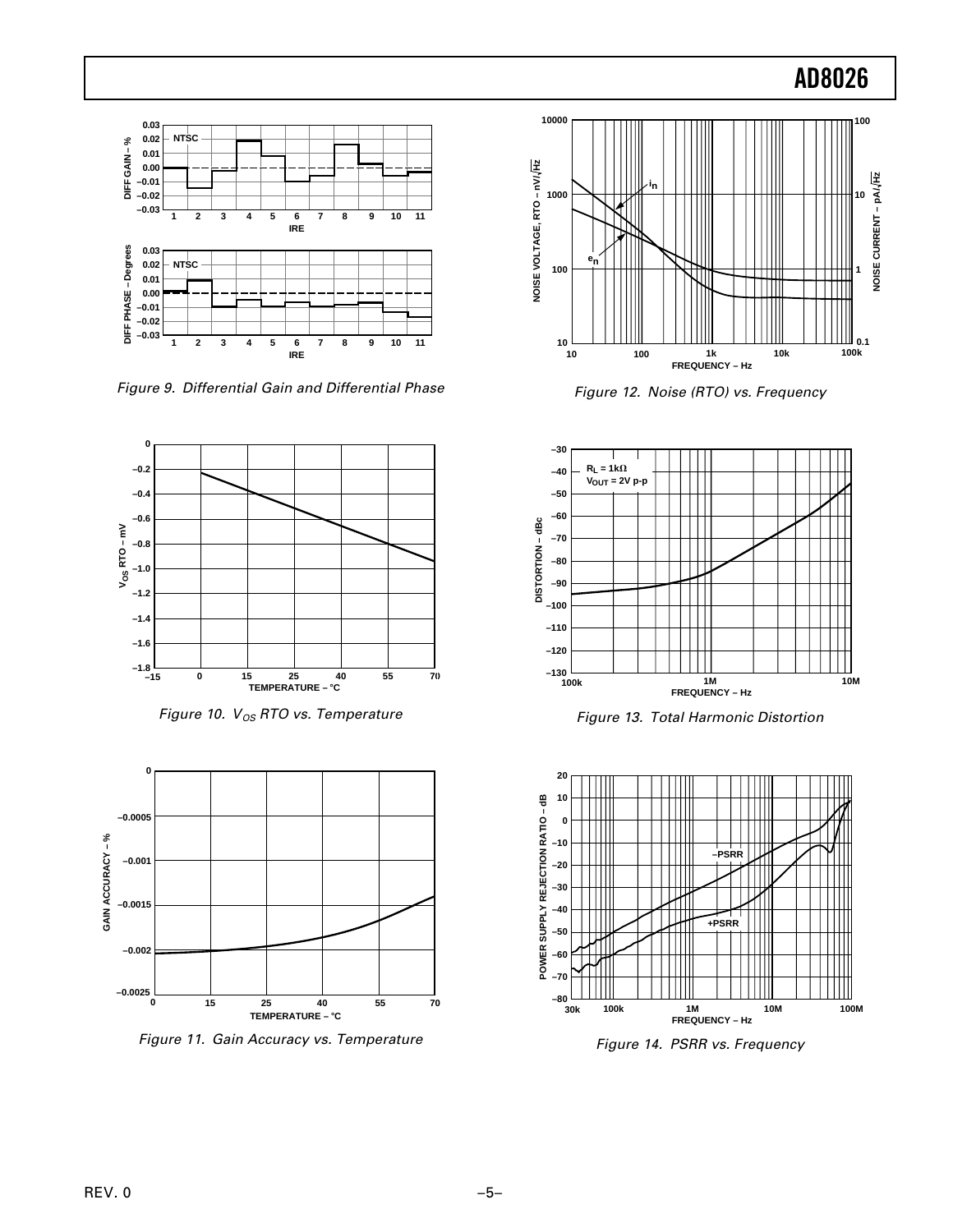

Figure 15. Output Impedance vs. Frequency



Figure 16. Input Impedance vs. Frequency



Figure 17. Bandwidth and Flatness vs. Series Resistance into 100 pF

#### **THEORY OF OPERATION**

The AD8026, a quad voltage feedback amplifier with rail-to-rail output swing, is internally configured for a gain of either –5/3 or +8/3. The gain-setting resistors are laser trimmed for precise control of their ratio. In addition, the amplifier's frequency response has been adjusted to compensate for the parasitic capacitances associated with the gain resistors and with the amplifier's inverting input. The result is an amplifier with very tight control of closed-loop gain and settling time.

The amplifier's input stage will operate with voltages from about  $-0.2$  V below the negative supply voltage to within about 1 V of the positive supply. Exceeding these values will not cause phase reversal at the output; however, the input ESD protection devices will begin to conduct if the input voltages exceed the supply rails by greater than 0.5 V. The gain resistors that connect to Pins 2, 6, 9, and 13 are protected from ESD in such a way that the voltages applied to these pins may exceed the negative supply by as much as –7 V.

The rail-to-rail output range of the AD8026 is provided by a complementary common-emitter output stage. The chosen circuit topology allows the outputs to source and sink 50 mA of output current and, with the use of an external series resistor, to achieve rapid settling time while driving capacitive loads within 0.5 V of the supply rails.

#### **Output Referred Offset Voltage**

The output referred offset voltage for a voltage feedback amplifier can be estimated with the following equation:

$$
V_{OOS} = V_{IOS} \times \left(1 + R_F/R_G\right) + I_{OS} \times \left(R_F || R_G\right) + I_B \times \left(R_P - \left(R_F || R_G\right)\right)
$$

where:

 $V_{OOS}$  = output referred offset voltage,

 $V_{IOS}$  = input referred offset voltage,

 $I_{OS}$  = difference of the two input currents,

 $I_B$  = average of the two input currents,

 $R_P$  = total resistance in series with positive input,

 $R_F$  = 5 k $\Omega$ ,  $R_G$  = 3 k $\Omega$  for this part.

This equation leads to the well known conclusion that, for a voltage feedback amplifier to maintain minimum output offset voltage, the value of  $R<sub>P</sub>$  should be selected to match the parallel combination of  $R_F$  and  $R_G$ . It should be noted that the AD8026 was designed for an assumed source impedance, of 500  $\Omega$  driving the +Input. Therefore, the value of  $R<sub>P</sub>$  included on the chip is 500  $\Omega$  less than the ideal value for minimum output offset. Additional resistance may be added externally, in series with the +Input, if the part is to be driven by a lower impedance source.

#### **APPLICATIONS**

The AD8026 is designed with on-chip resistors for each op amp to provide accurate fixed gain and low output-referenced offset voltages. This can result in significant cost and board-space savings for systems that can take advantage of the AD8026 specifications.

The part is actually trimmed in three steps. First, the supply current of the part is trimmed. Then the gain is accurately trimmed to specification. This trim adjusts the values of either the gain or feedback resistor for a ratio of 5 to 3. The final trim is for the offset voltage. For this trim, the –Input is connected to ground and the +Input is connected to ground via 500  $\Omega$ , while internal offset resistors are trimmed.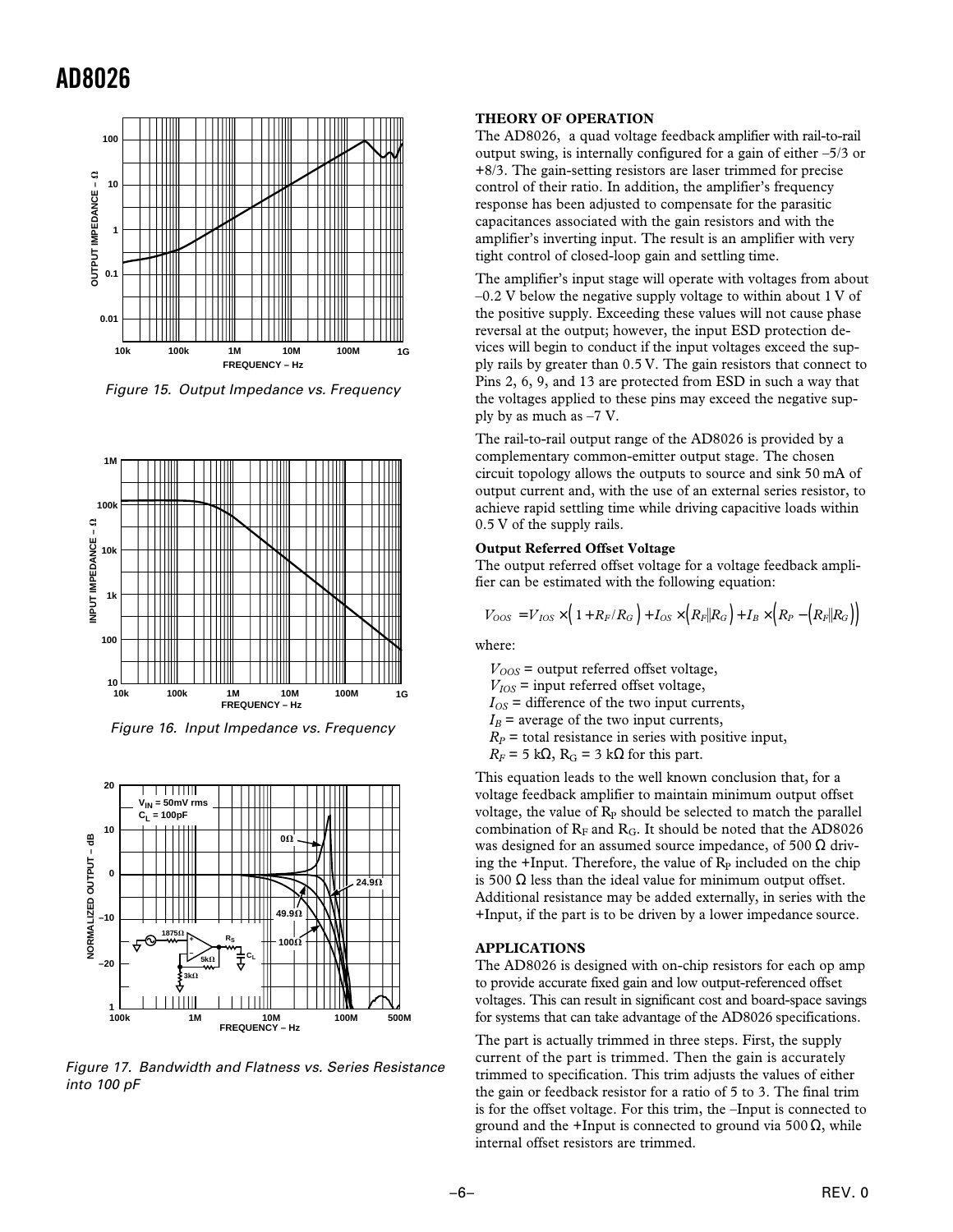In a system application, the part is designed assuming that each –Input will be driven from a low impedance source, while each +Input will be driven by a current-output DAC with a 500  $\Omega$ termination resistor. Thus, to first order, each on-chip series input resistor to each +Input is 500  $\Omega$  less than the parallel combination of the gain-setting resistors. The offset-inducing effect of the bias currents is minimized by this scheme.

Figure 18 shows how to drive the AD8026 with a fixed positive gain of 8/3 from a current output DAC. The gain and offset errors are minimized by using a 500  $\Omega$  resistor (R<sub>I</sub>) to convert the DAC output current into a voltage. The gain resistor  $(R_G)$ should be directly connected to ground, or driven from a low output impedance source to ensure minimum offset and maximum gain accuracy.

If the +Input of any of the op amps is driven from a voltage source, the low offset voltage of the AD8026 can be maintained by adding a series resistance of 500  $\Omega$  between the source and the +Input to the AD8026. This is illustrated in Figure 19. If the –Input is to be driven, such as when creating an offset voltage, then a low source impedance should be provided in order to maintain both gain and offset accuracy.



Figure 18. Low Offset and High Gain Accuracy Circuit for Driving the AD8026 from a Current Output DAC



Figure 19. Low Offset and High Gain Accuracy Circuit for Driving the AD8026 from a Voltage Source

#### **QUAD AMPLIFIER CHARACTERIZATION BOARD**



Figure 20. Component Side



Figure 21. Solder Side



Figure 22. Silkscreen